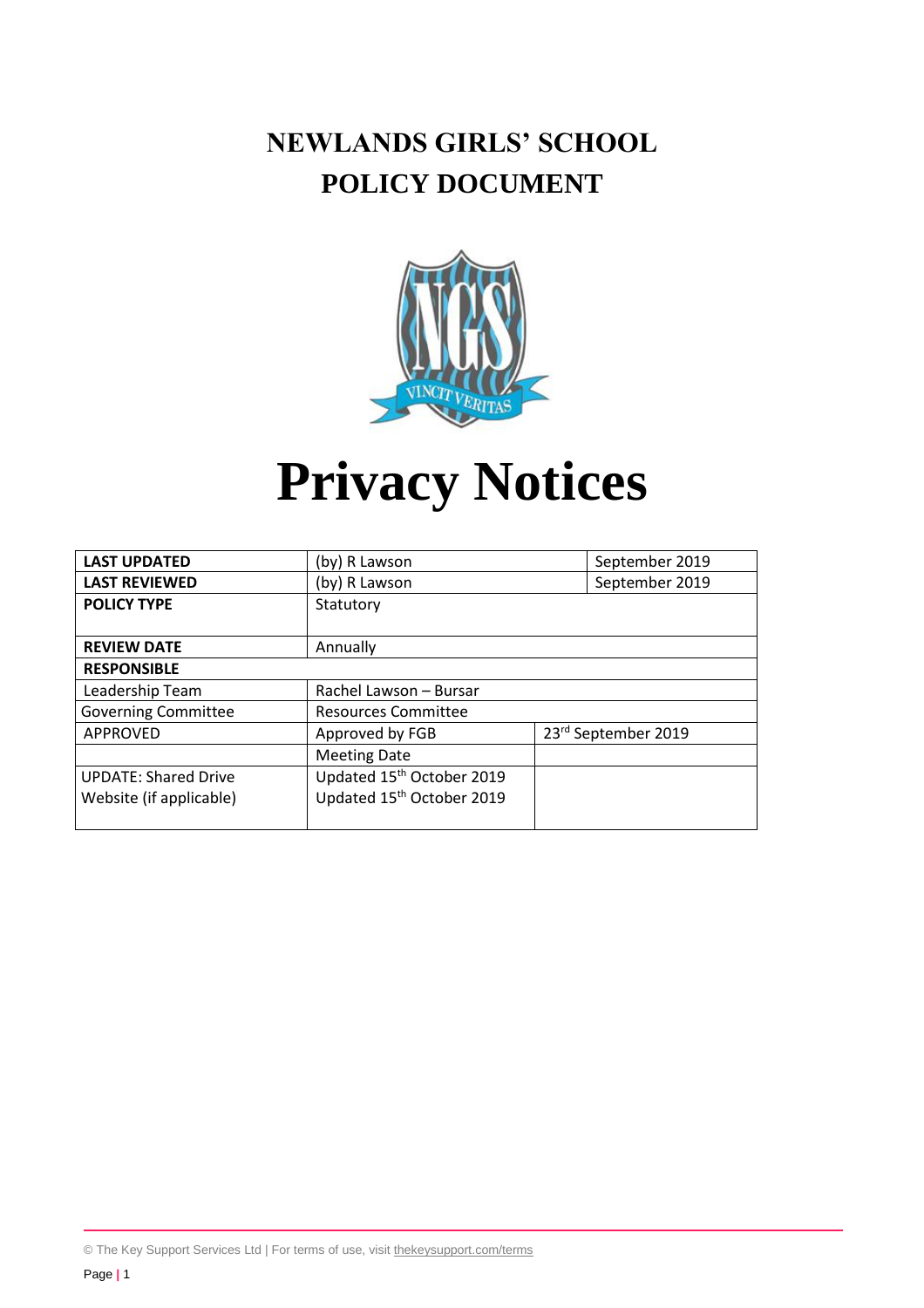# **Newlands Girls' School Privacy Notice for Pupils**

## **1. Introduction**

You have a legal right to be informed about how our school uses any personal information that we hold about you. To comply with this, we provide a 'privacy notice' to you where we are processing your personal data.

This notice explains how we collect, store and use personal data about **pupils at our school**, like you.

We, Newlands Girls' School, Farm Road, Maidenhead, SL6 5JB (Telephone 01628 625068), are the 'data controller' for the purposes of data protection law.

Our data protection officer is Turn It On Limited (Co. Reg. No. 04995157)

The School Data Protection Lead is the School Bursar, Mrs R Good.

# **2. The personal data we hold**

We hold some personal information about you to make sure we can help you learn and look after you at school.

For the same reasons, we get information about you from some other places too – like other schools, the local council and the government.

Personal information that we may collect, use, store and share (when appropriate) about you includes, but is not restricted to:

- Your contact details
- Your test results
- Your attendance records
- Details of any behaviour issues or exclusions

We may also collect, use, store and share (when appropriate) information about you that falls into "special categories" of more sensitive personal data. This includes, but is not restricted to:

Information about your characteristics, like your ethnic background or any special educational needs

- Information about any medical conditions you have
- Photographs and CCTV images

#### **3. Why we use this data**

We use the data listed above to:

- a) Get in touch with you and your parents when we need to
- b) Check how you're doing in exams and work out whether you or your teachers need any extra help
- c) Track how well the school as a whole is performing
- d) Look after your wellbeing
- e) Include photographs in school displays and newsletters

#### **3.1 Use of your personal data for marketing purposes**

Where you have given us consent to do so, we may send you messages by email or text promoting school events, campaigns, charitable causes or services that you might be interested in.

<sup>©</sup> The Key Support Services Ltd | [thekeysupport.com/terms](https://thekeysupport.com/terms-of-use)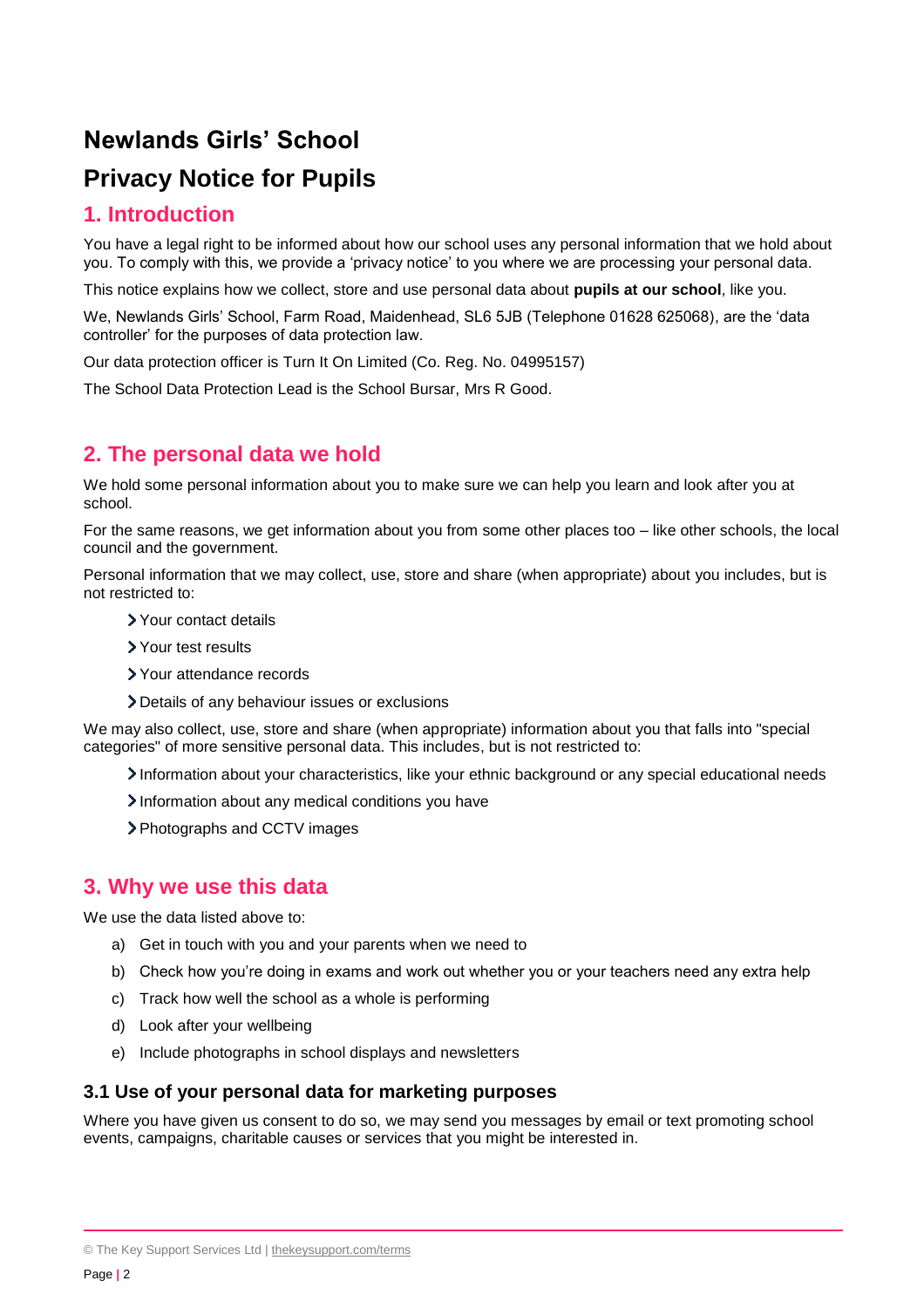You can take back this consent or 'opt out' of receiving these emails and/or texts at any time by clicking on the 'Unsubscribe' link at the bottom of any such communication, or by contacting us (see 'Contact us' below).

#### **3.2 Use of your personal data in automated decision making and profiling**

We don't currently put your personal information through any automated decision making or profiling process. This means we don't make decisions about you using only computers without any human involvement.

If this changes in the future, we will update this notice in order to explain the processing to you, including your right to object to it.

## **4. Our lawful basis for using this data**

We will only collect and use your information when the law allows us to. We need to establish a 'lawful basis' to do this.

Our lawful bases for processing your personal information for the reasons listed in section 3 above are:

- For the purposes of 3a) to 3d), in accordance with the 'public task' basis we need to process data to fulfil our official duties as a school as set out here:
	- regulation 5 of The Education (Information About Individual Pupils) (England) Regulations 2013.
- For the purposes of 3a) to 3d), in accordance with the 'legal obligation' basis we need to process data to meet our responsibilities under law as set out here:
	- regulation 5 of The Education (Information About Individual Pupils) (England) Regulations 2013.
- For the purposes of 3e), in accordance with the 'consent' basis we will obtain consent from you to use your personal data
- For the purposes of 3d), in accordance with the 'vital interests' basis we will use this personal data in a life-or-death situation

Where you've provided us with consent to use your information, you may take back this consent at any time. We'll make this clear when requesting your consent, and explain how you'd go about withdrawing consent if you want to.

#### **4.1 Our basis for using special category data**

For 'special category' data (more sensitive personal information), we only collect and use it when we have both a lawful basis, as set out above, and one of the following conditions for processing as set out in data protection law:

- We have obtained your explicit consent to use your information in a certain way
- We need to use your information under employment, social security or social protection law
- We need to protect an individual's vital interests (i.e. protect your life or someone else's life), in situations where you're physically or legally incapable of giving consent
- > The information has already been made obviously public by you
- We need to use it to make or defend against legal claims
- We need to use it for reasons of substantial public interest as defined in legislation
- We need to use it for health or social care purposes, and it's used by, or under the direction of, a professional obliged to confidentiality under law
- We need to use it for public health reasons, and it's used by, or under the direction of, a professional obliged to confidentiality under law
- We need to use it for archiving purposes, scientific or historical research purposes, or for statistical purposes, and the use is in the public interest

<sup>©</sup> The Key Support Services Ltd | [thekeysupport.com/terms](https://thekeysupport.com/terms-of-use)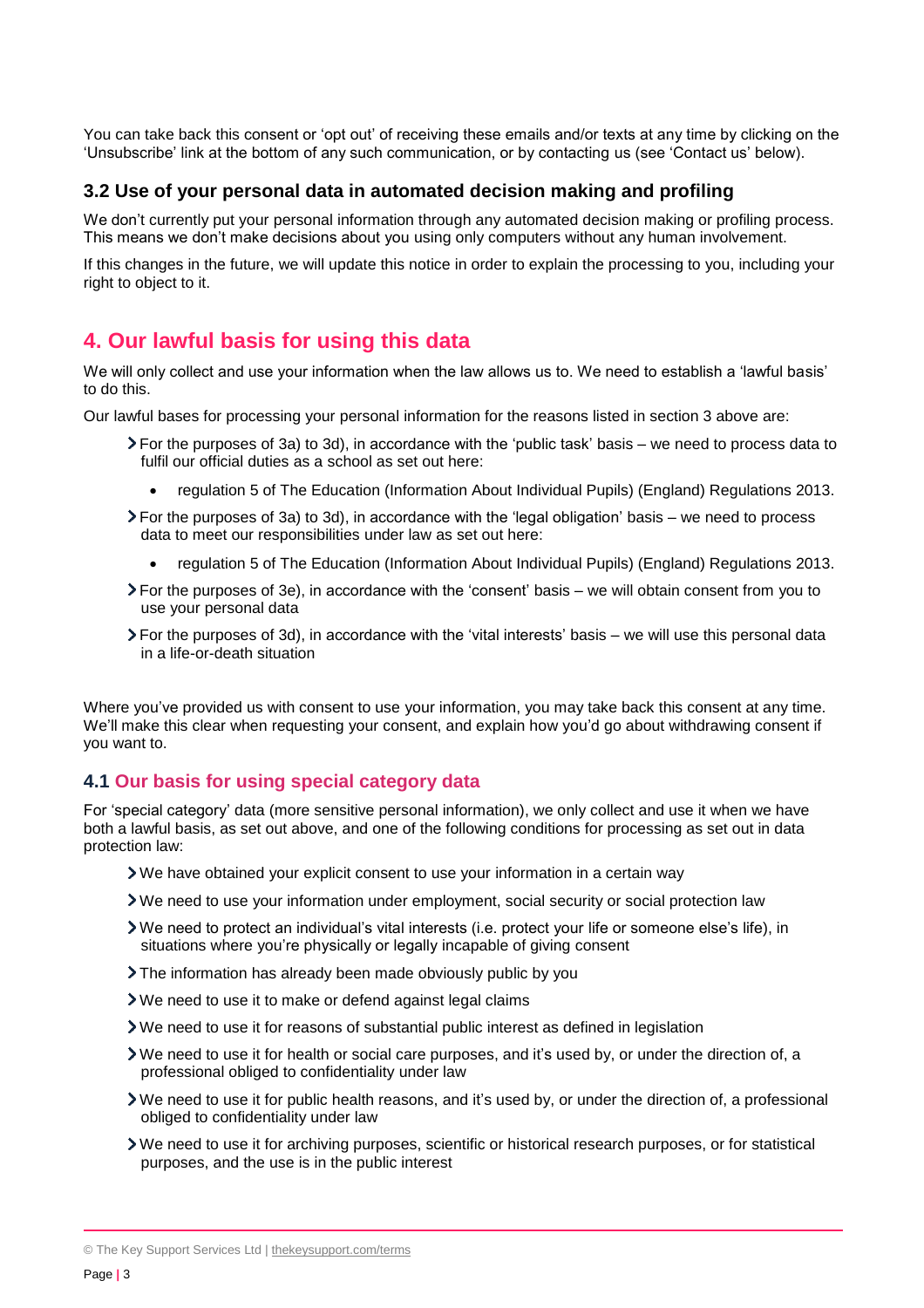For criminal offence data, we will only collect and use it when we have both a lawful basis, as set out above, and a condition for processing as set out in data protection law. Conditions include:

- We have obtained your consent to use it in a specific way
- We need to protect an individual's vital interests (i.e. protect your life or someone else's life), in situations where you're physically or legally incapable of giving consent
- The data concerned has already been made obviously public by you
- We need to use it as part of legal proceedings, to obtain legal advice, or to make or defend against legal claims
- We need to use it for reasons of substantial public interest as defined in legislation

## **5. Collecting this data**

While most of the information we collect about you is mandatory, there is some information that can be provided voluntarily.

Whenever we want to collect information from you, we make it clear if you have to give us this information (and if so, what the possible consequences are of not doing that), or if you have a choice.

Most of the data we hold about you will come from you, but we may also hold data about you from:

- Local councils
- Government departments or agencies
- > Police forces, courts, tribunals

#### **6. How we store this data**

We keep personal information about you while you're attending our school. We may also keep it beyond your attendance at our school if this is necessary. Our record retention schedule sets out how long we keep information about pupils.

The school uses the Information and Records Management Society's toolkit for schools as our record retention schedule. A copy of the record retention schedule can be obtained by emailing rachelgood@newlandsgirls.co.uk.

We have security measures in place to prevent your personal information from being accidentally lost, used or accessed in an unauthorised way, altered or disclosed.

We'll dispose of your personal data securely when we no longer need it.

#### **7. Who we share data with**

We don't share information about you with any third party without your consent unless the law and our policies allow us to do so.

Where it's legally required, or necessary (and it complies with data protection law), we may share personal information about you with:

- Our local authority, RBWM to meet our legal obligations to share certain information with it, such as safeguarding concerns and information about exclusions
- Government departments or agencies such as the Department of Education to meet our legal obligations and to fulfil our official function as as school.
- > Our regulator, Ofsted, to meet our legal duties.
- Educators and examining bodies to enable us to fulfil our official function as a school

<sup>©</sup> The Key Support Services Ltd | [thekeysupport.com/terms](https://thekeysupport.com/terms-of-use)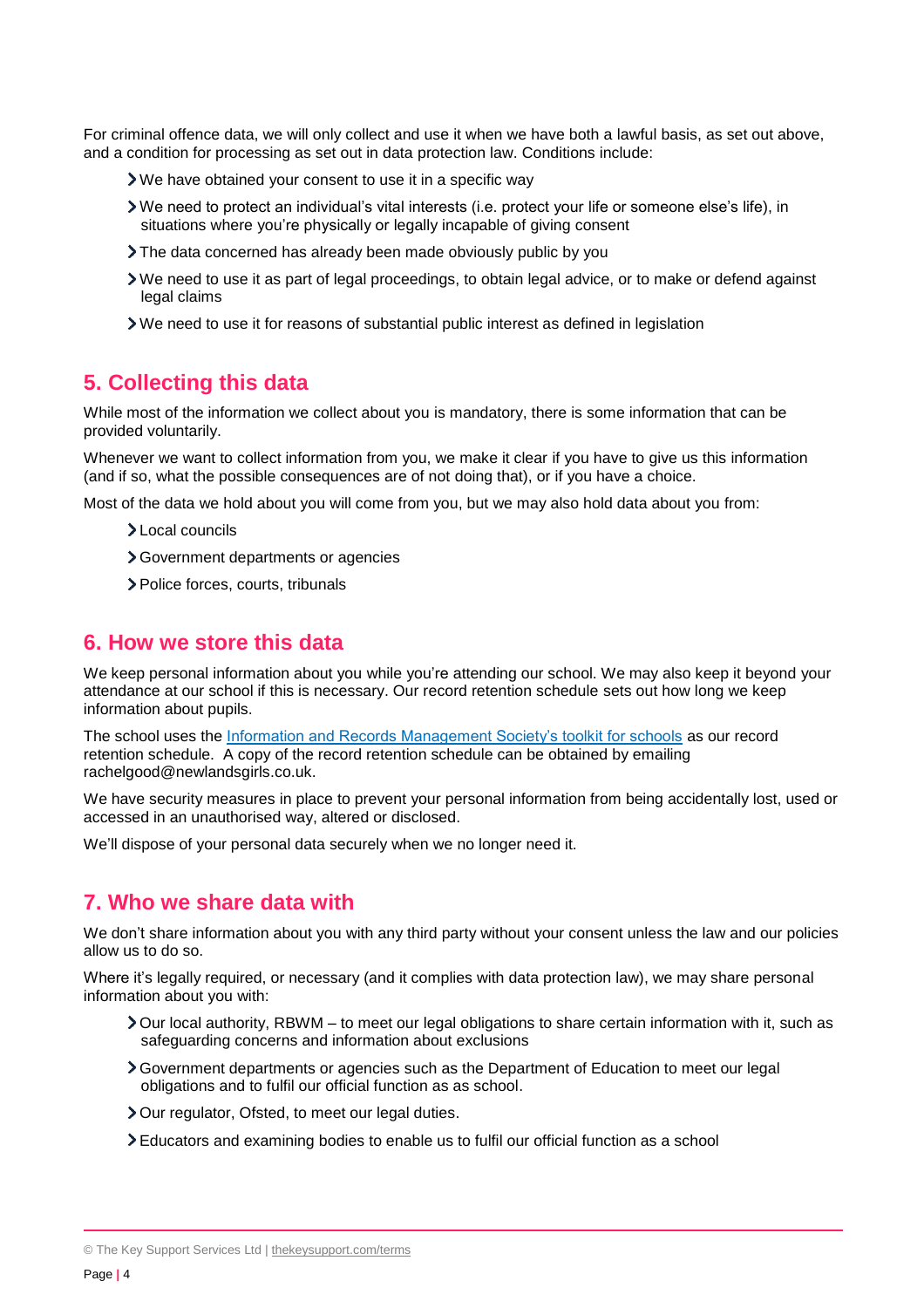- Suppliers and service providers eg. Accent Catering Services, PiXL so that we can provide the services we have contracted them for
- Financial organisations where permission has been given eg. epayment systems for catering and school trips
- Central and local government in order to fulfil our official function as a school
- > Our auditors in order to fulfil our legal obligations
- Health and social welfare organisations to fulfil our legal duties and ensure the vital interests o our pupils
- Professional advisers and consultants so that they can provide te services they have been contracted fo in the interests of the school
- Police forces, courts, tribunals in order to comply with our legal obligations

#### **National Pupil Database**

We have to provide information about you to the Department for Education (a government department) as part of data collections such as the school census.

Some of this information is then stored in the [National Pupil Database,](https://www.gov.uk/government/collections/national-pupil-database) which is managed by the Department for Education and provides evidence on how schools are performing. This, in turn, supports research.

The database is held electronically so it can easily be turned into statistics. The information it holds is collected securely from schools, local authorities, exam boards and others.

The Department for Education may share information from the database with other organisations, such as organisations that promote children's education or wellbeing in England. These organisations must agree to strict terms and conditions about how they will use your data.

You can find more information about this on the Department for Education's webpage on [how it collects and](https://www.gov.uk/data-protection-how-we-collect-and-share-research-data)  [shares research data.](https://www.gov.uk/data-protection-how-we-collect-and-share-research-data)

You can also [contact the Department for Education](https://www.gov.uk/contact-dfe) if you have any questions about the database.

#### **7.1 Transferring data internationally**

We may share personal information about you with international third parties outside of the European Economic Area, where different data protection law applies, eg. to facilitate international school trips.

Where we transfer your personal data to a country or territory outside the European Economic Area, we will follow data protection law.

#### **8. Your rights**

#### **8.1 How to access personal information that we hold about you**

You have a right to make a 'subject access request' to gain access to personal information that we hold about you.

If you make a subject access request, and if we do hold information about you, we will (unless there's a really good reason why we shouldn't):

- Give you a description of it
- Tell you why we are holding and using it, and how long we will keep it for
- Explain where we got it from, if not from you
- > Tell you who it has been, or will be, shared with

<sup>©</sup> The Key Support Services Ltd | [thekeysupport.com/terms](https://thekeysupport.com/terms-of-use)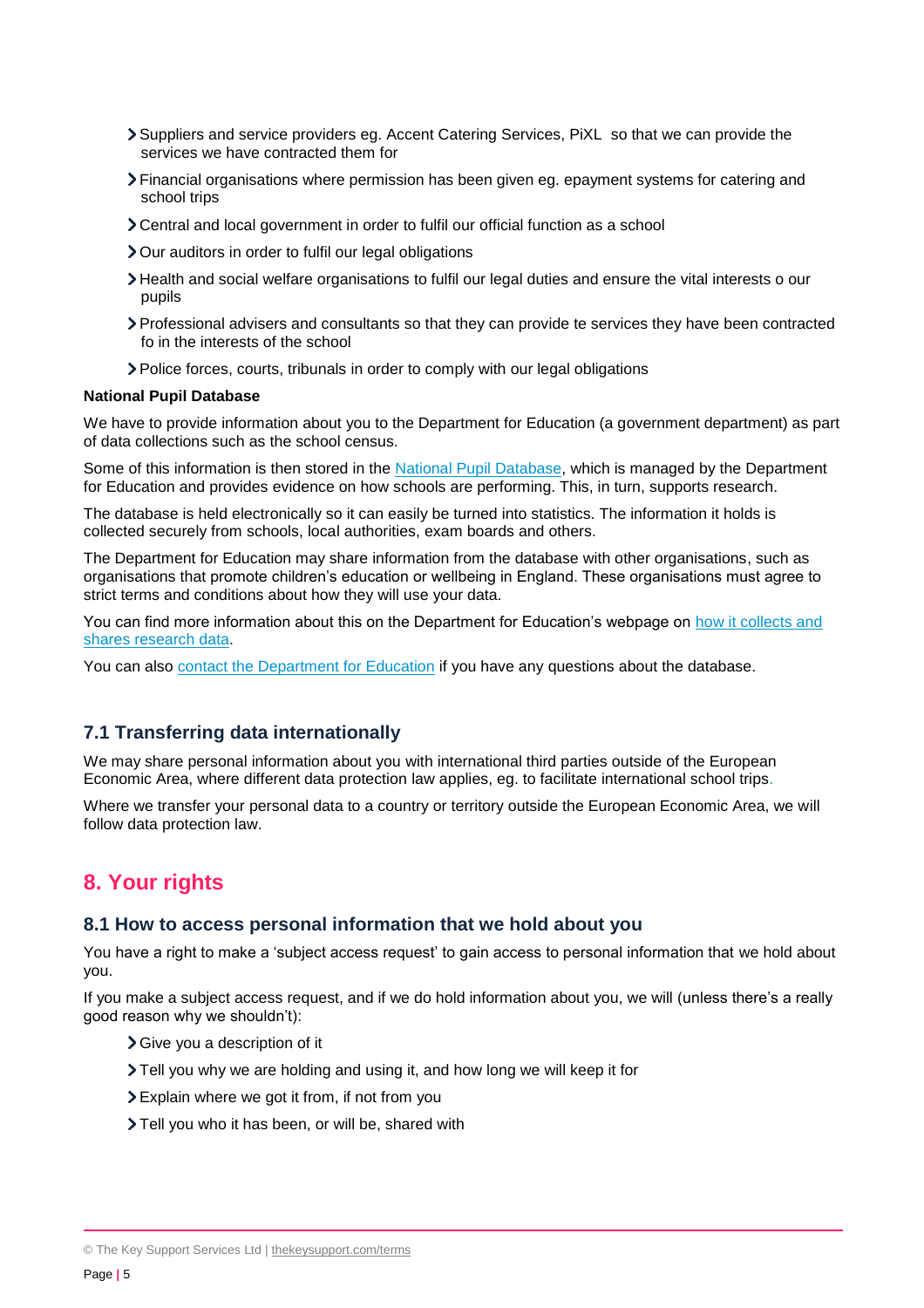- Let you know whether any automated decision-making is being applied to the data (decisions made by a computer or machine, rather than by a person), and any consequences of this
- Give you a copy of the information in an understandable form

You may also have the right for your personal information to be shared with another organisation in certain circumstances.

If you would like to make a request, please contact us (see 'Contact us' below).

#### **8.2 Your other rights regarding your data**

Under data protection law, you have certain rights regarding how your personal information is used and kept safe. For example, you have the right to:

- Say that you don't want your personal information to be used
- Stop it being used to send you marketing materials
- Say that you don't want it to be used for automated decisions (decisions made by a computer or machine, rather than by a person)
- In some cases, have it corrected if it's inaccurate
- In some cases, have it deleted or destroyed, or restrict its use
- In some cases, be notified of a data breach
- Make a complaint to the Information Commissioner's Office
- Claim compensation if the data protection rules are broken and this harms you in some way

To exercise any of these rights, please contact us (see 'Contact us' below).

# **9. Complaints**

We take any complaints about our collection and use of personal information very seriously.

If you think that our collection or use of personal information is unfair, misleading or inappropriate, or have any other concerns about our data processing, please let us know first.

Alternatively, you can make a complaint to the Information Commissioner's Office:

- Report a concern online at<https://ico.org.uk/make-a-complaint/>
- Call 0303 123 1113
- Or write to: Information Commissioner's Office, Wycliffe House, Water Lane, Wilmslow, Cheshire, SK9 5AF

# **10. Contact us**

If you have any questions, concerns or would like more information about anything mentioned in this privacy notice, please contact our **data protection officer**:

Our data protection officer is:

Turn It On Limited who can be contacted by email [dpo@turniton.co.uk](mailto:dpo@turniton.co.uk) or by phone 01865 597620 option 3.

However, our **data protection lead** has day-to-day responsibility for data protection issues in our school.

If you have any questions, concerns or would like more information about anything mentioned in this privacy notice, please contact them:

Rachel Good – email [rachelgood@newlandsgirls.co.uk](mailto:rachelgood@newlandsgirls.co.uk)

<sup>©</sup> The Key Support Services Ltd | [thekeysupport.com/terms](https://thekeysupport.com/terms-of-use)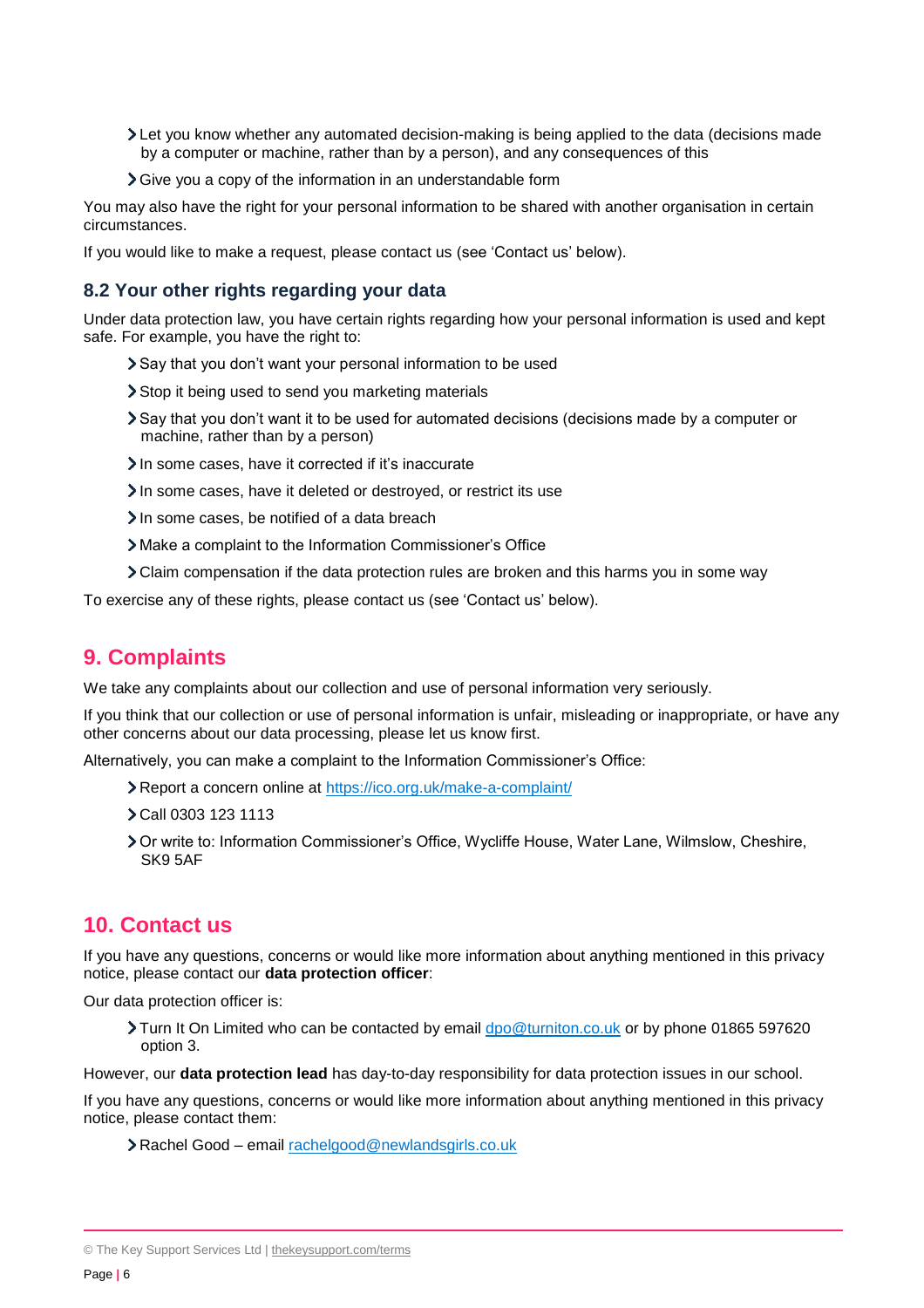# **Newlands Girls' School Workforce Privacy Notice**

## **1. Introduction**

Under data protection law, individuals have a right to be informed about how our school uses any personal data that we hold about them. We comply with this right by providing 'privacy notices' (sometimes called 'fair processing notices') to individuals where we are processing their personal data.

This privacy notice explains how we collect, store and use personal data about **individuals we employ, or otherwise engage to work at our school**.

We, Newlands Girls' School, Farm Road, Maidenhead, SL6 5JB (Telephone 01628 625068), are the 'data controller' for the purposes of data protection law.

Our data protection officer is Turn It On Limited (Co. Reg. No. 04995157)

The School Data Protection Lead is the School Bursar, Mrs R Good.

# **2. The personal data we hold**

Personal data that we may collect, use, store and share (when appropriate) about you includes, but is not restricted to:

- Contact details
- Date of birth, marital status and gender
- Next of kin and emergency contact numbers
- Salary, annual leave, pension and benefits information
- Bank account details, payroll records, National Insurance number and tax status information
- Recruitment information, including copies of right to work documentation, references and other information included in a CV or cover letter or as part of the application process
- Qualifications and employment records, including work history, job titles, working hours, training records and professional memberships
- > Performance information
- Outcomes of any disciplinary and/or grievance procedures
- > Absence data
- > Copy of driving licence
- We may also collect, use, store and share (when appropriate) information about you that falls into "special categories" of more sensitive personal data. This includes, but is not restricted to, information about:
- Any health conditions you have that we need to be aware of
- > Sickness records
- Photographs and CCTV images captured in school
- > Trade union membership
- > Ethnicity and Religious beliefs

We may also collect, use, store and share (when appropriate) information about criminal convictions and offences.

We may also hold data about you that we have received from other organisations, including other schools and social services, and the Disclosure and Barring Service in respect of criminal offence data.

<sup>©</sup> The Key Support Services Ltd | [thekeysupport.com/terms](https://thekeysupport.com/terms-of-use)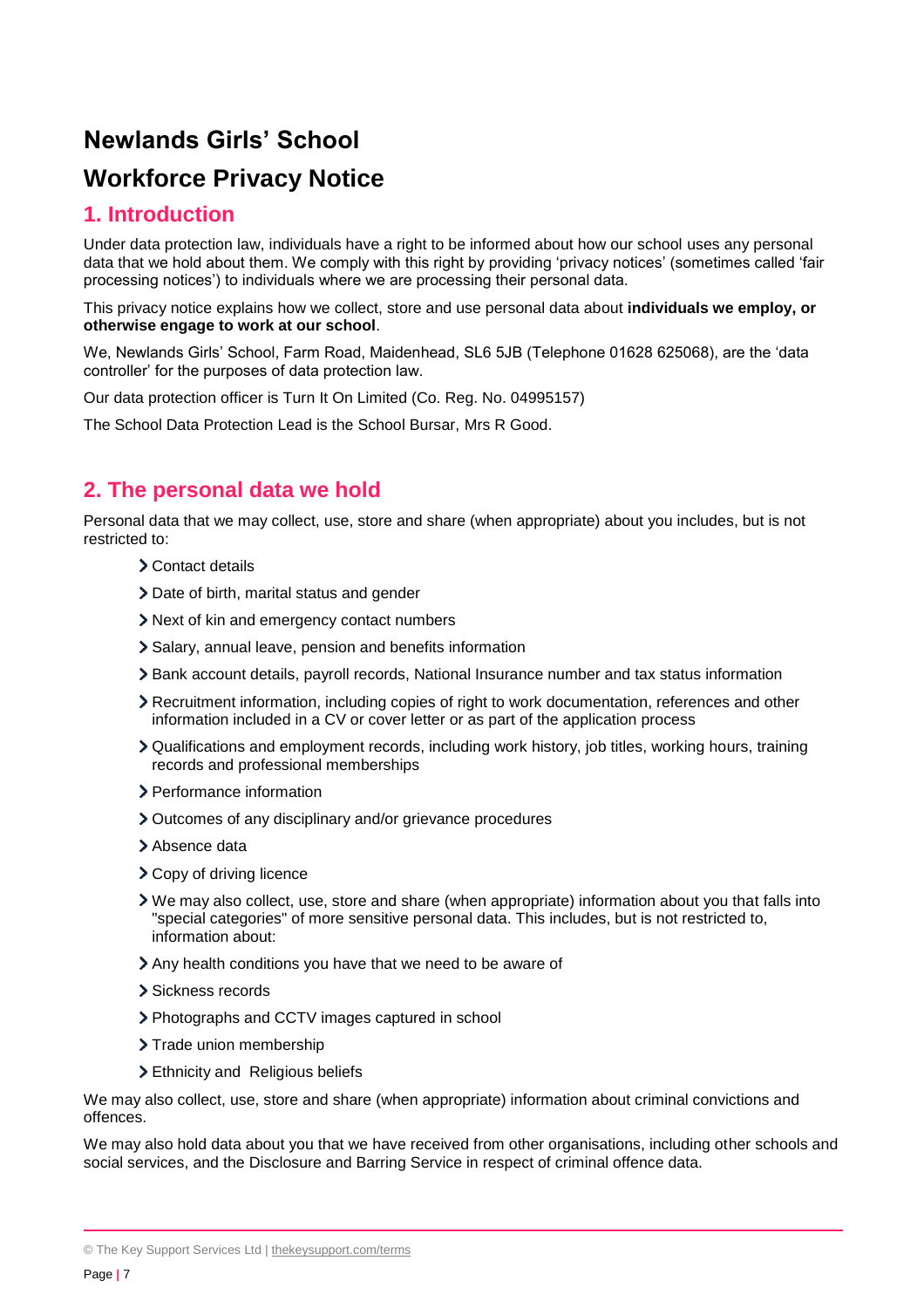## **3. Why we use this data**

We use the data listed above to:

- a) Enable you to be paid
- b) Facilitate safe recruitment, as part of our safeguarding obligations towards pupils
- c) Support effective performance management
- d) Inform our recruitment and retention policies
- e) Allow better financial modelling and planning
- f) Enable equalities monitoring
- g) Improve the management of workforce data across the sector
- h) Support the work of the School Teachers' Review Body

#### **3.1 Use of your personal data for marketing purposes**

Where you have given us consent to do so, we may send you marketing information by email or text promoting school events, campaigns, charitable causes or services that may be of interest to you.

You can withdraw consent or 'opt out' of receiving these emails and/or texts at any time by clicking on the 'Unsubscribe' link at the bottom of any such communication, or by contacting us (see 'Contact us' below).

#### **3.2 Use of your personal data in automated decision making and profiling**

We do not currently process any personal data through automated decision making or profiling. If this changes in the future, we will amend any relevant privacy notices in order to explain the processing to you, including your right to object to it.

# **4. Our lawful basis for using this data**

Our lawful bases for processing your personal data for the purposes listed in section 3 above are as follows:

- For the purposes of items 3b) to 3h) above, in accordance with the 'public task' basis we need to process data to fulfil our statutory function as a school as set out here:
	- section 5 of the Education (Supply of Information about the School Workforce) (England) Regulations 2007 and amendments.
- $\triangleright$  For the purposes of items 3b) to 3h) above, in accordance with the 'legal obligation' basis we need to process data to meet our responsibilities under law as set out here:
	- section 5 of the Education (Supply of Information about the School Workforce) (England) Regulations 2007 and amendments.
- For the purposes of 3f) in accordance with the 'consent' basis we will obtain consent from you to use your personal data
- For the purposes of 3b), in accordance with the 'vital interests' basis we will use this personal data in a life-or-death situation
- For the purposes of 3a), in accordance with the 'contract' basis we need to process personal data to fulfil a contract with you or to help you enter into a contract with us

Where you have provided us with consent to use your data, you may withdraw this consent at any time. We will make this clear when requesting your consent, and explain how you would go about withdrawing consent if you wish to do so.

<sup>©</sup> The Key Support Services Ltd | [thekeysupport.com/terms](https://thekeysupport.com/terms-of-use)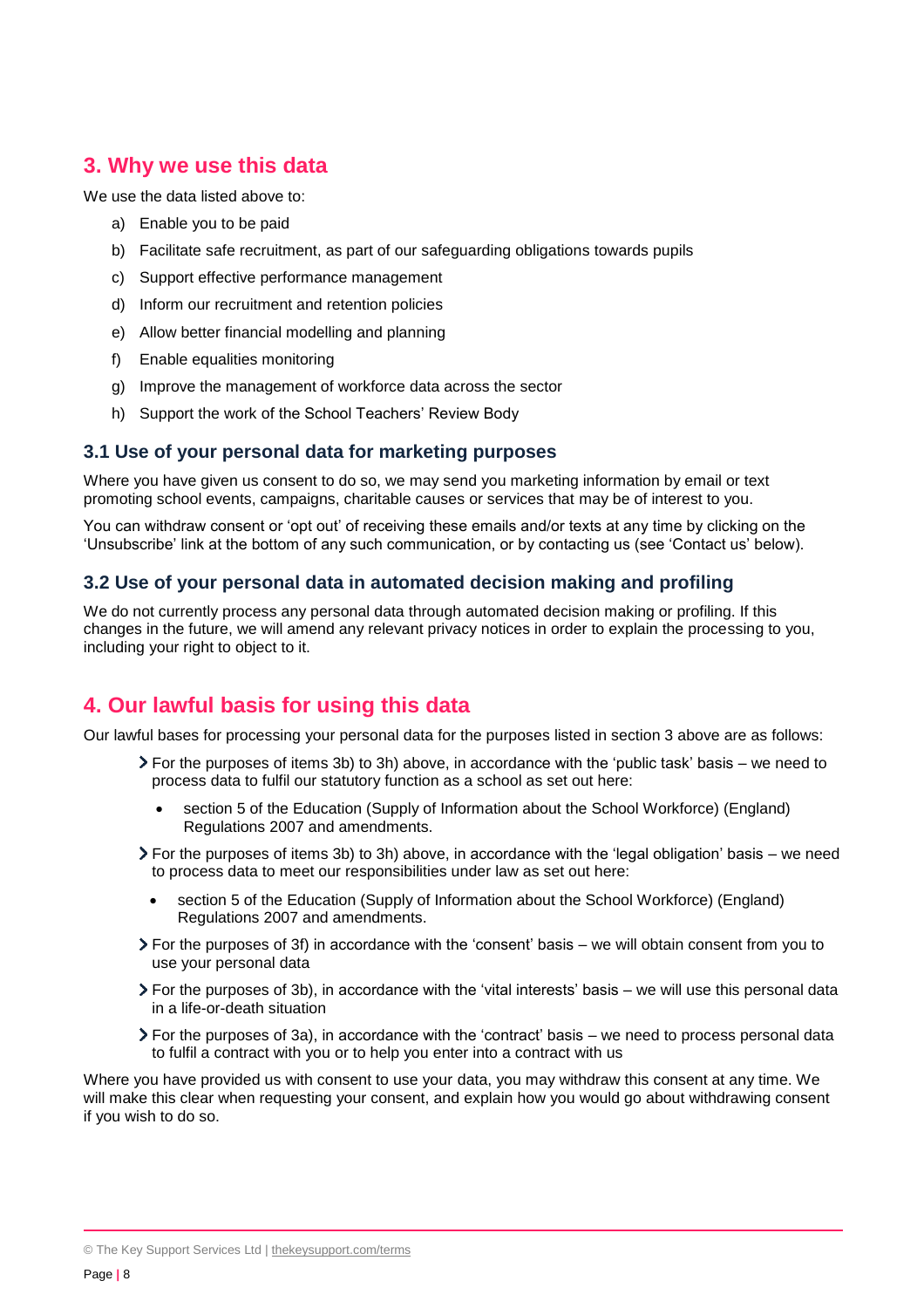#### **4.1 Our basis for using special category data**

For 'special category' data, we only collect and use it when we have both a lawful basis, as set out above, and one of the following conditions for processing as set out in data protection law:

- We have obtained your explicit consent to use your personal data in a certain way
- We need to perform or exercise an obligation or right in relation to employment, social security or social protection law
- We need to protect an individual's vital interests (i.e. protect your life or someone else's life), in situations where you're physically or legally incapable of giving consent
- The data concerned has already been made manifestly public by you
- We need to process it for the establishment, exercise or defence of legal claims
- We need to process it for reasons of substantial public interest as defined in legislation
- We need to process it for health or social care purposes, and the processing is done by, or under the direction of, a health or social work professional or by any other person obliged to confidentiality under law
- We need to process it for public health reasons, and the processing is done by, or under the direction of, a health professional or by any other person obliged to confidentiality under law
- We need to process it for archiving purposes, scientific or historical research purposes, or for statistical purposes, and the processing is in the public interest

For criminal offence data, we will only collect and use it when we have both a lawful basis, as set out above, and a condition for processing as set out in data protection law. Conditions include:

- We have obtained your consent to use it in a specific way
- We need to protect an individual's vital interests (i.e. protect your life or someone else's life), in situations where you're physically or legally incapable of giving consent
- The data concerned has already been made manifestly public by you
- We need to process it for, or in connection with, legal proceedings, to obtain legal advice, or for the establishment, exercise or defence of legal rights
- We need to process it for reasons of substantial public interest as defined in legislation

# **5. Collecting this data**

While the majority of information we collect about you is mandatory, there is some information that can be provided voluntarily.

Whenever we seek to collect information from you, we make it clear whether you must provide this information (and if so, what the possible consequences are of not complying), or whether you have a choice.

Most of the data we hold about you will come from you, but we may also hold data about you from:

- Local authorities
- Government departments or agencies
- > Police forces, courts, tribunals

#### **6. How we store this data**

We keep personal information about you while you work at our school. We may also keep it beyond your employment at our school if this is necessary. Our record retention schedule sets out how long we keep information about staff.

<sup>©</sup> The Key Support Services Ltd | [thekeysupport.com/terms](https://thekeysupport.com/terms-of-use)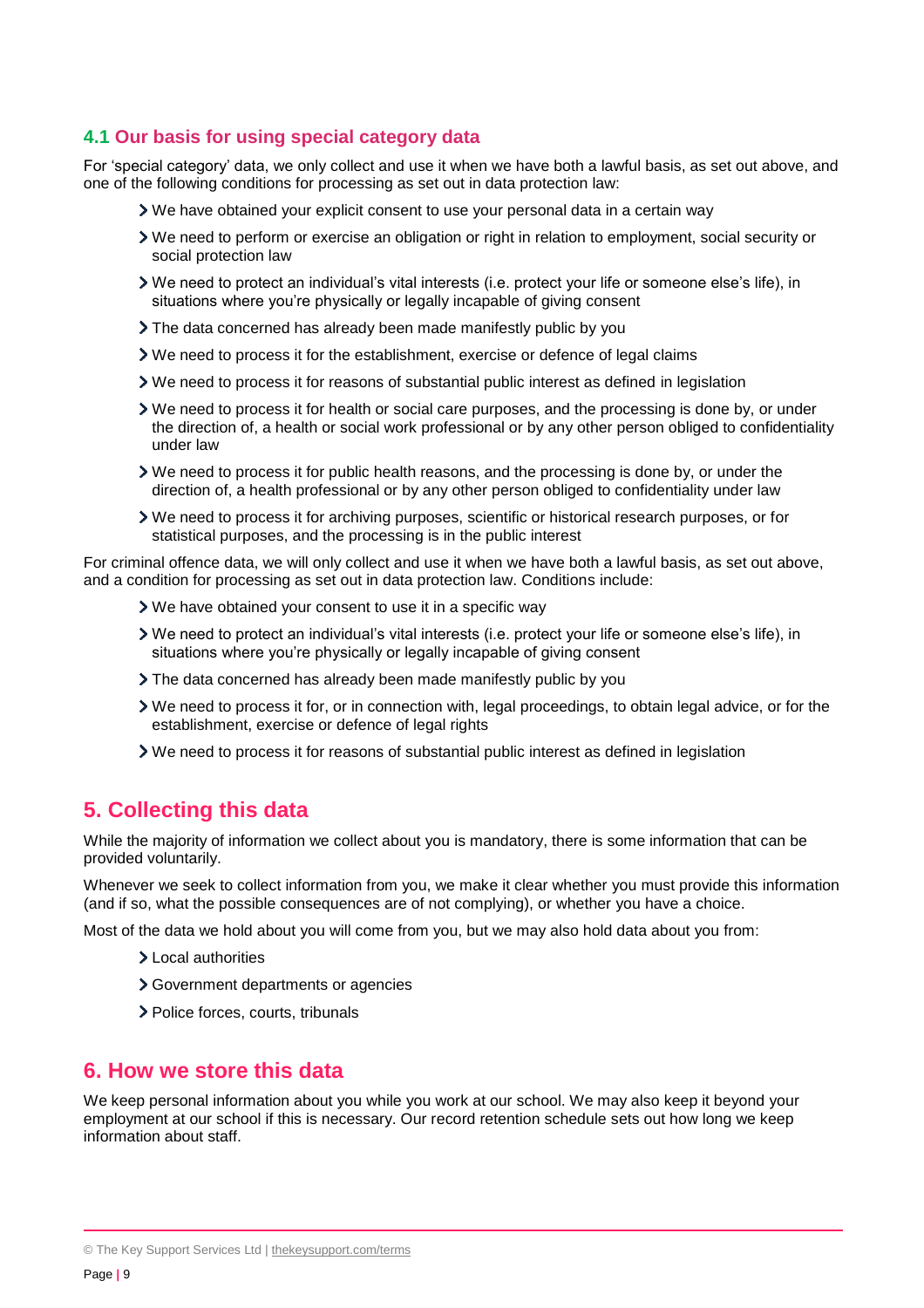The school uses the Information and Records Management Society's toolkit for schools as our record retention schedule. A copy of the record retention schedule can be obtained by emailing rachelgood@newlandsgirls.co.uk.

We have put in place appropriate security measures to prevent your personal information from being accidentally lost, used or accessed in an unauthorised way, altered or disclosed.

We will dispose of your personal data securely when we no longer need it.

#### **7. Who we share data with**

We do not share information about you with any third party without consent unless the law and our policies allow us to do so.

Where it is legally required, or necessary (and it complies with data protection law), we may share personal information about you with:

- Our local authority, RBWM to meet our legal obligations to share certain information with it, such as safeguarding concerns and information about exclusions
- Government departments or agencies such as the Department of Education to meet our legal obligations and to fulfil our official function as as school.
- > Our regulator, Ofsted, to meet our legal duties.
- Educators and examining bodies to enable us to fulfil our official function as a school
- Suppliers and service providers eg. Accent Catering Services, PiXL so that we can provide the services we have contracted them for
- Financial organisations where permission has been given eg. epayment systems for catering and school trips
- Central and local government in order to fulfil our official function as a school
- > Our auditors in order to fulfil our legal obligations
- Health and social welfare organisations to fulfil our legal duties and ensure the vital interests o our pupils
- Professional advisers and consultants so that they can provide te services they have been contracted fo in the interests of the school
- Police forces, courts, tribunals in order to comply with our legal obligations

#### **7.1 Transferring data internationally**

We may share personal information about you with international third parties outside of the European Economic Area, where different data protection legislation applies eg. to facilitate a school trip.

Where we transfer your personal data to a country or territory outside the European Economic Area, we will do so in accordance with data protection law.

In cases where we have to set up safeguarding arrangements to complete this transfer, you can get a copy of these arrangements by contacting us.

# **8. Your rights**

#### **8.1 How to access personal information that we hold about you**

You have a right to make a 'subject access request' to gain access to personal information that we hold about you.

<sup>©</sup> The Key Support Services Ltd | [thekeysupport.com/terms](https://thekeysupport.com/terms-of-use)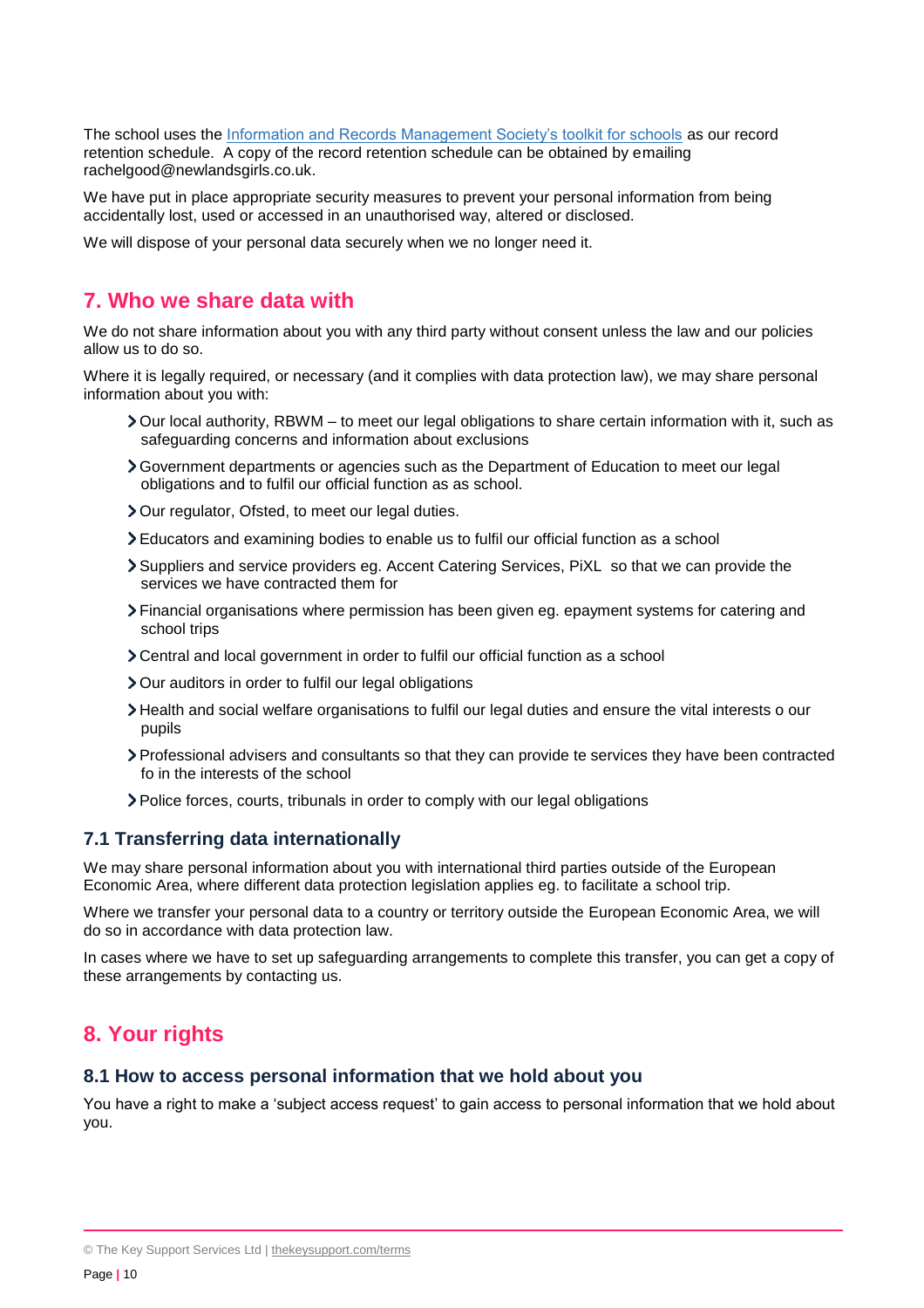If you make a subject access request, and if we do hold information about you, we will (subject to any exemptions that may apply):

- Give you a description of it
- Tell you why we are holding and processing it, and how long we will keep it for
- Explain where we got it from, if not from you
- > Tell you who it has been, or will be, shared with
- Let you know whether any automated decision-making is being applied to the data, and any consequences of this
- Give you a copy of the information in an intelligible form

You may also have the right for your personal information to be transmitted electronically to another organisation in certain circumstances.

If you would like to make a request, please contact us (see 'Contact us' below).

#### **8.2 Your other rights regarding your data**

Under data protection law, you have certain rights regarding how your personal data is used and kept safe. For example, you have the right to:

- Object to our use of your personal data
- > Prevent your data being used to send direct marketing
- Object to and challenge the use of your personal data for decisions being taken by automated means (by a computer or machine, rather than by a person)
- In certain circumstances, have inaccurate personal data corrected
- In certain circumstances, have the personal data we hold about you deleted or destroyed, or restrict its processing
- In certain circumstances, be notified of a data breach
- Make a complaint to the Information Commissioner's Office
- Claim compensation for damages caused by a breach of the data protection regulations

To exercise any of these rights, please contact us (see 'Contact us' below).

# **9. Complaints**

We take any complaints about our collection and use of personal information very seriously.

If you think that our collection or use of personal information is unfair, misleading or inappropriate, or have any other concern about our data processing, please raise this with us in the first instance.

Alternatively, you can make a complaint to the Information Commissioner's Office:

- Report a concern online at<https://ico.org.uk/make-a-complaint/>
- Call 0303 123 1113
- Or write to: Information Commissioner's Office, Wycliffe House, Water Lane, Wilmslow, Cheshire, SK9 5AF

# **10. Contact us**

If you have any questions, concerns or would like more information about anything mentioned in this privacy notice, please contact our **data protection officer**:

Our data protection officer is:

<sup>©</sup> The Key Support Services Ltd | [thekeysupport.com/terms](https://thekeysupport.com/terms-of-use)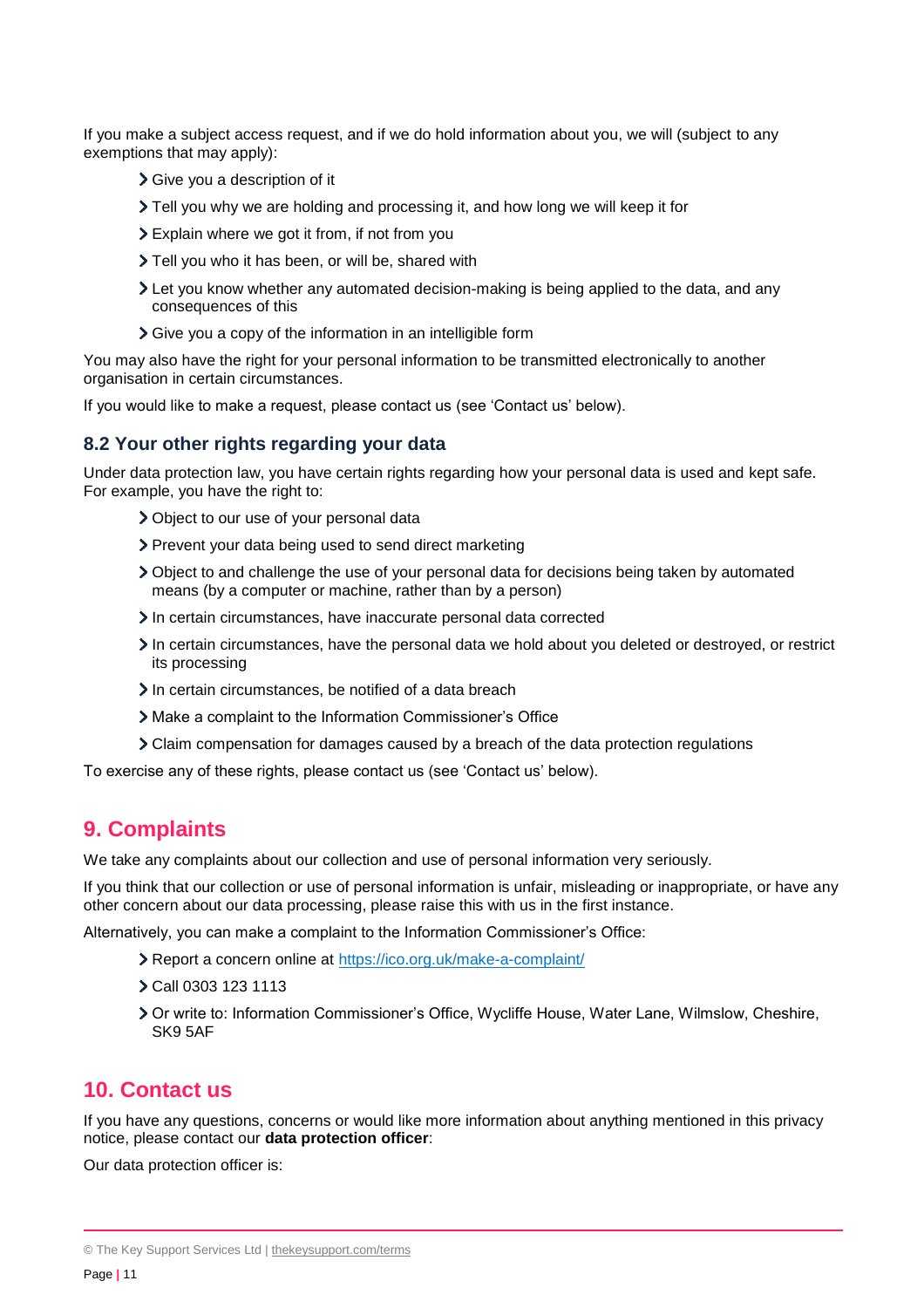Turn It On Limited who can be contacted by email [dpo@turniton.co.uk](mailto:dpo@turniton.co.uk) or by phone 01865 597620 option 3.

However, our **data protection lead** has day-to-day responsibility for data protection issues in our school.

If you have any questions, concerns or would like more information about anything mentioned in this privacy notice, please contact them:

Rachel Good – email [rachelgood@newlandsgirls.co.uk](mailto:rachelgood@newlandsgirls.co.uk)

<sup>©</sup> The Key Support Services Ltd | [thekeysupport.com/terms](https://thekeysupport.com/terms-of-use)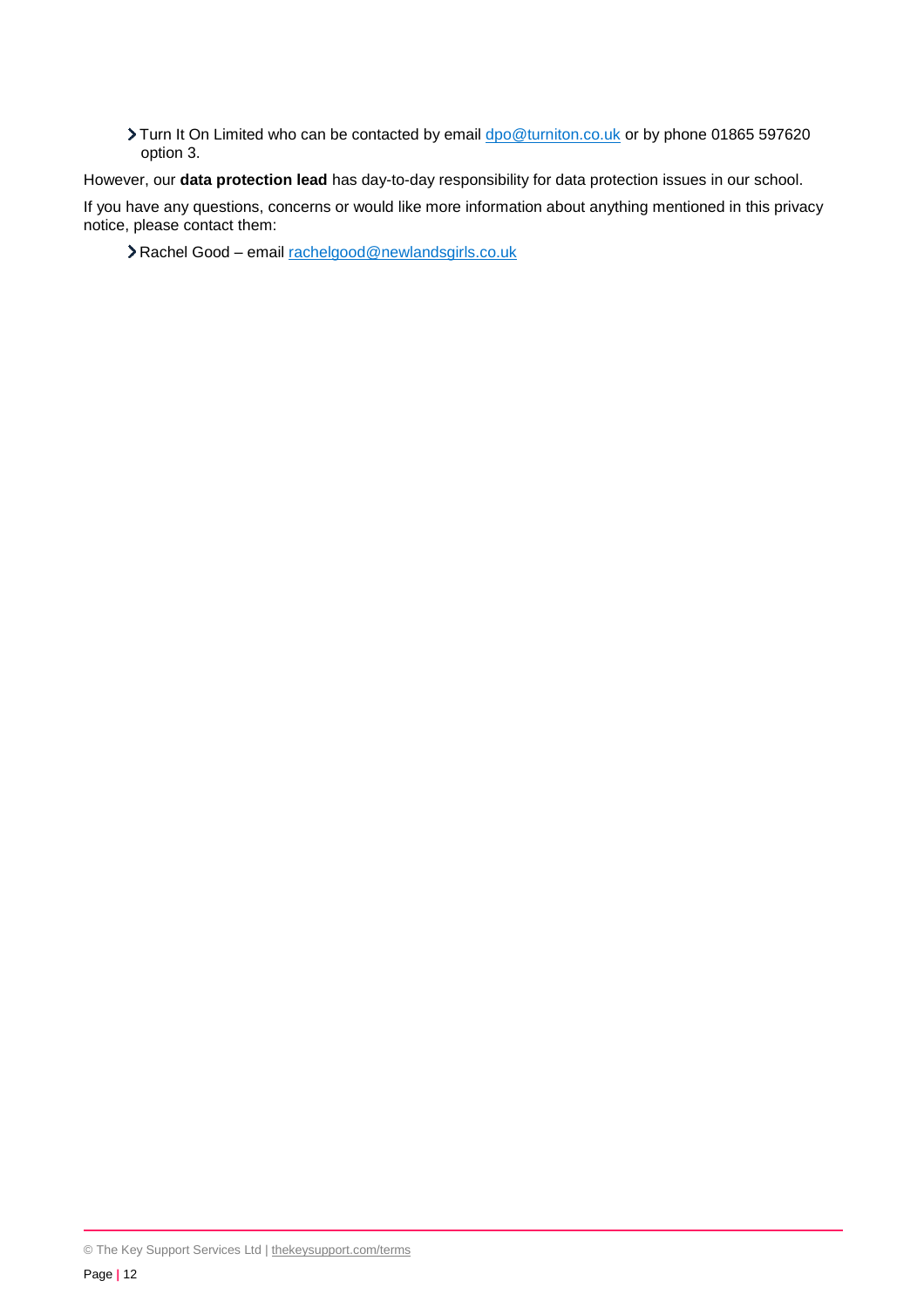# **Newlands Girls' School**

# **Volunteers & Governors Privacy Notice**

## **1. Introduction**

Under data protection law, individuals have a right to be informed about how our school uses any personal data that we hold about them. We comply with this right by providing 'privacy notices' (sometimes called 'fair processing notices') to individuals where we are processing their personal data.

This privacy notice explains how we collect, store and use personal data about **individuals working with our school in a voluntary capacity, including governors/trustees**.

We, Newlands Girls' School, Farm Road, Maidenhead, SL6 5JB (Telephone 01628 625068), are the 'data controller' for the purposes of data protection law.

Our data protection officer is Turn It On Limited (Co. Reg. No. 04995157)

The School Data Protection Lead is the School Bursar, Mrs R Good.

# **2. The personal data we hold**

Personal data that we may collect, use, store and share (when appropriate) about you includes, but is not restricted to:

- Contact details
- References
- Evidence of qualifications
- > Employment details
- Information about business and pecuniary interests

We may also collect, use, store and share (when appropriate) information about you that falls into "special categories" of more sensitive personal data. This includes, but is not restricted to:

- $\lambda$  Information about any health conditions you have that we need to be aware of
- Information about disability and access requirements
- Photographs and CCTV images captured in school

We may also collect, use, store and share (when appropriate) information about criminal convictions and offences.

We may also hold data about you that we have received from other organisations, including other schools and social services, and the Disclosure and Barring Service in respect of criminal offence data.

#### **3. Why we use this data**

We use the data listed above to:

- a) Establish and maintain effective governance
- b) Meet statutory obligations for publishing and sharing governors'/trustees' details
- c) Facilitate safe recruitment, as part of our safeguarding obligations towards pupils
- d) Undertake equalities monitoring
- e) Ensure that appropriate access arrangements can be provided for volunteers who require them
- f) Include photographs in school displays and newsletters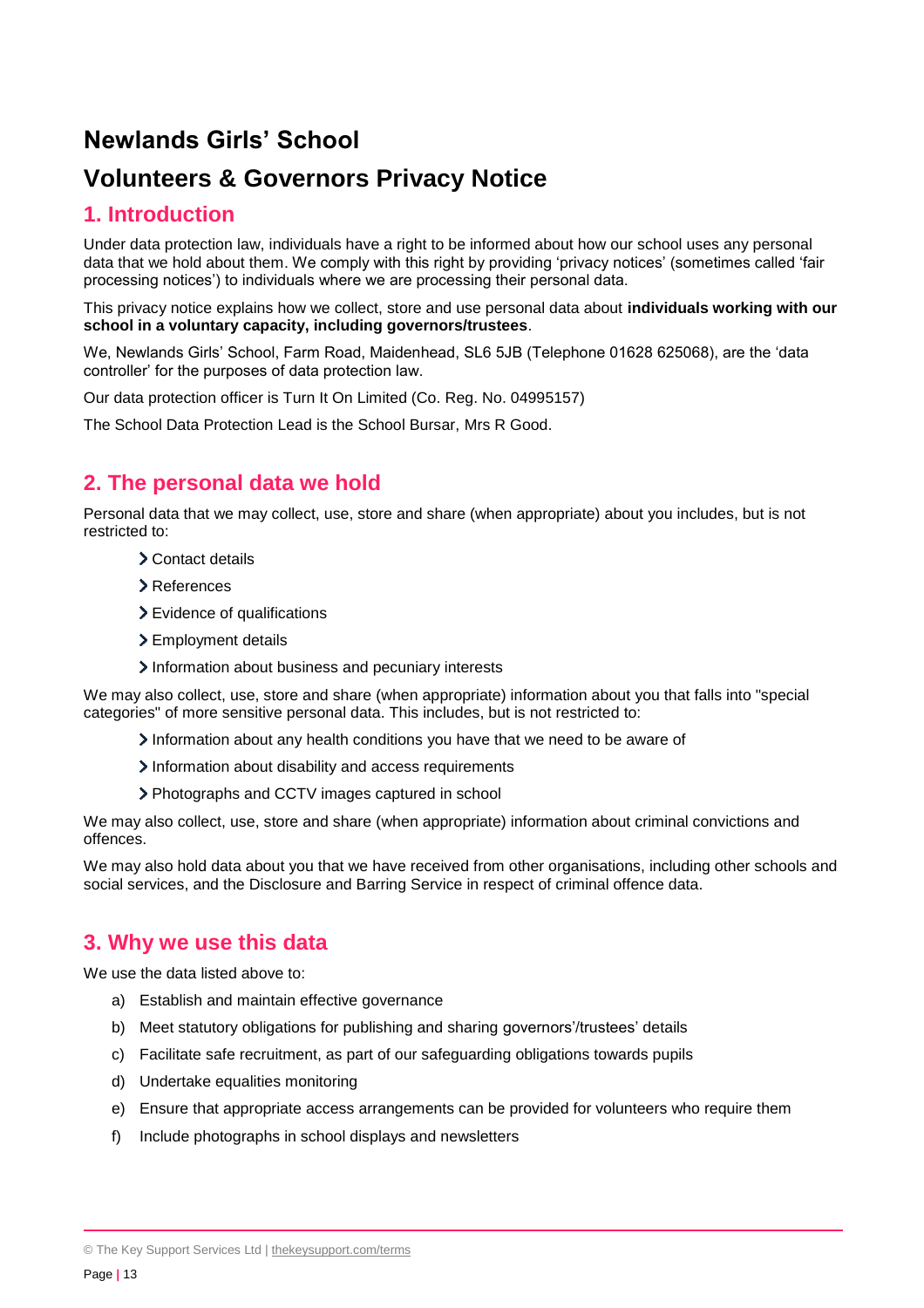#### **3.1 Use of your personal data for marketing purposes**

Where you have given us consent to do so, we may send you marketing information by email or text promoting school events, campaigns, charitable causes or services that may be of interest to you.

You can withdraw consent or 'opt out' of receiving these emails and/or texts at any time by clicking on the 'Unsubscribe' link at the bottom of any such communication, or by contacting us (see 'Contact us' below).

#### **3.2 Use of your personal data in automated decision making and profiling**

We do not currently process any personal data through automated decision making or profiling. If this changes in the future, we will amend any relevant privacy notices in order to explain the processing to you, including your right to object to it.

## **4. Our lawful basis for using this data**

Our lawful bases for processing your personal data for the purposes listed in section 3 above are as follows:

- $\geq$  For the purposes of 3a), 3b) and 3c), in accordance with the 'public task' basis we need to process data to fulfil our statutory function as a school as set out here:
	- Academies Financial Handbook
- $\triangleright$  For the purposes of 3a),3b) and 3c), in accordance with the 'legal obligation' basis we need to process data to meet our responsibilities under law as set out here:
	- Academies Financial Handbook
- For the purposes of 3f) in accordance with the 'consent' basis we will obtain consent from you to use your personal data

Where you have provided us with consent to use your data, you may withdraw this consent at any time. We will make this clear when requesting your consent, and explain how you would go about withdrawing consent if you wish to do so.

#### **4.1 Our basis for using special category data**

For 'special category' data, we only collect and use it when we have both a lawful basis, as set out above, and one of the following conditions for processing as set out in data protection law:

- We have obtained your explicit consent to use your personal data in a certain way
- We need to perform or exercise an obligation or right in relation to employment, social security or social protection law
- We need to protect an individual's vital interests (i.e. protect your life or someone else's life), in situations where you're physically or legally incapable of giving consent
- The data concerned has already been made manifestly public by you
- We need to process it for the establishment, exercise or defence of legal claims
- We need to process it for reasons of substantial public interest as defined in legislation
- We need to process it for health or social care purposes, and the processing is done by, or under the direction of, a health or social work professional or by any other person obliged to confidentiality under law
- We need to process it for public health reasons, and the processing is done by, or under the direction of, a health professional or by any other person obliged to confidentiality under law
- We need to process it for archiving purposes, scientific or historical research purposes, or for statistical purposes, and the processing is in the public interest

© The Key Support Services Ltd | [thekeysupport.com/terms](https://thekeysupport.com/terms-of-use)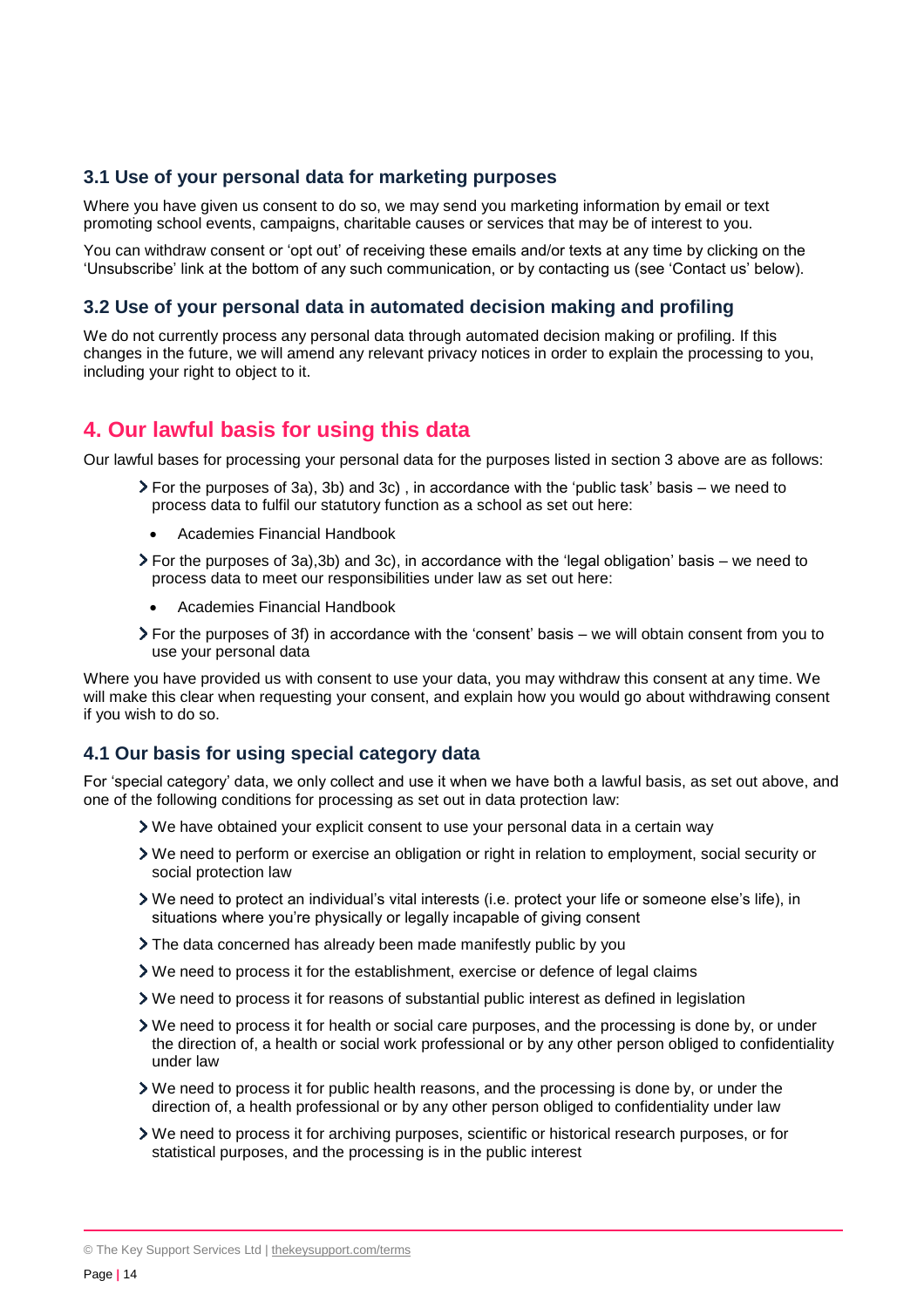For criminal offence data, we will only collect and use it when we have both a lawful basis, as set out above, and a condition for processing as set out in data protection law. Conditions include:

- We have obtained your consent to use it in a specific way
- We need to protect an individual's vital interests (i.e. protect your life or someone else's life), in situations where you're physically or legally incapable of giving consent
- The data concerned has already been made manifestly public by you
- We need to process it for, or in connection with, legal proceedings, to obtain legal advice, or for the establishment, exercise or defence of legal rights
- We need to process it for reasons of substantial public interest as defined in legislation

#### **5. Collecting this data**

While the majority of information we collect about you is mandatory, there is some information that can be provided voluntarily.

Whenever we seek to collect information from you, we make it clear whether you must provide this information (and if so, what the possible consequences are of not complying), or whether you have a choice.

Most of the data we hold about you will come from you, but we may also hold data about you from:

- Local authorities
- Government departments or agencies
- > Police forces, courts, tribunals

#### **6. How we store this data**

We keep personal information about you while you volunteer at our school. We may also keep it beyond your work at our school if this is necessary. Our record retention schedule sets out how long we keep information about governors/trustees and other volunteers.

The school uses the Information and Records Management Society's toolkit for schools as our record retention schedule. A copy of the record retention schedule can be obtained by emailing rachelgood@newlandsgirls.co.uk.

We have put in place appropriate security measures to prevent your personal information from being accidentally lost, used or accessed in an unauthorised way, altered or disclosed.

We will dispose of your personal data securely when we no longer need it.

#### **7. Who we share data with**

We do not share information about you with any third party without consent unless the law and our policies allow us to do so.

Where it is legally required, or necessary (and it complies with data protection law), we may share personal information about you with:

- Our local authority, RBWM to meet our legal obligations to share certain information with it, such as safeguarding concerns and information about exclusions
- Government departments or agencies such as the Department of Education to meet our legal obligations and to fulfil our official function as as school.
- > Our regulator, Ofsted, to meet our legal duties.
- Educators and examining bodies to enable us to fulfil our official function as a school

<sup>©</sup> The Key Support Services Ltd | [thekeysupport.com/terms](https://thekeysupport.com/terms-of-use)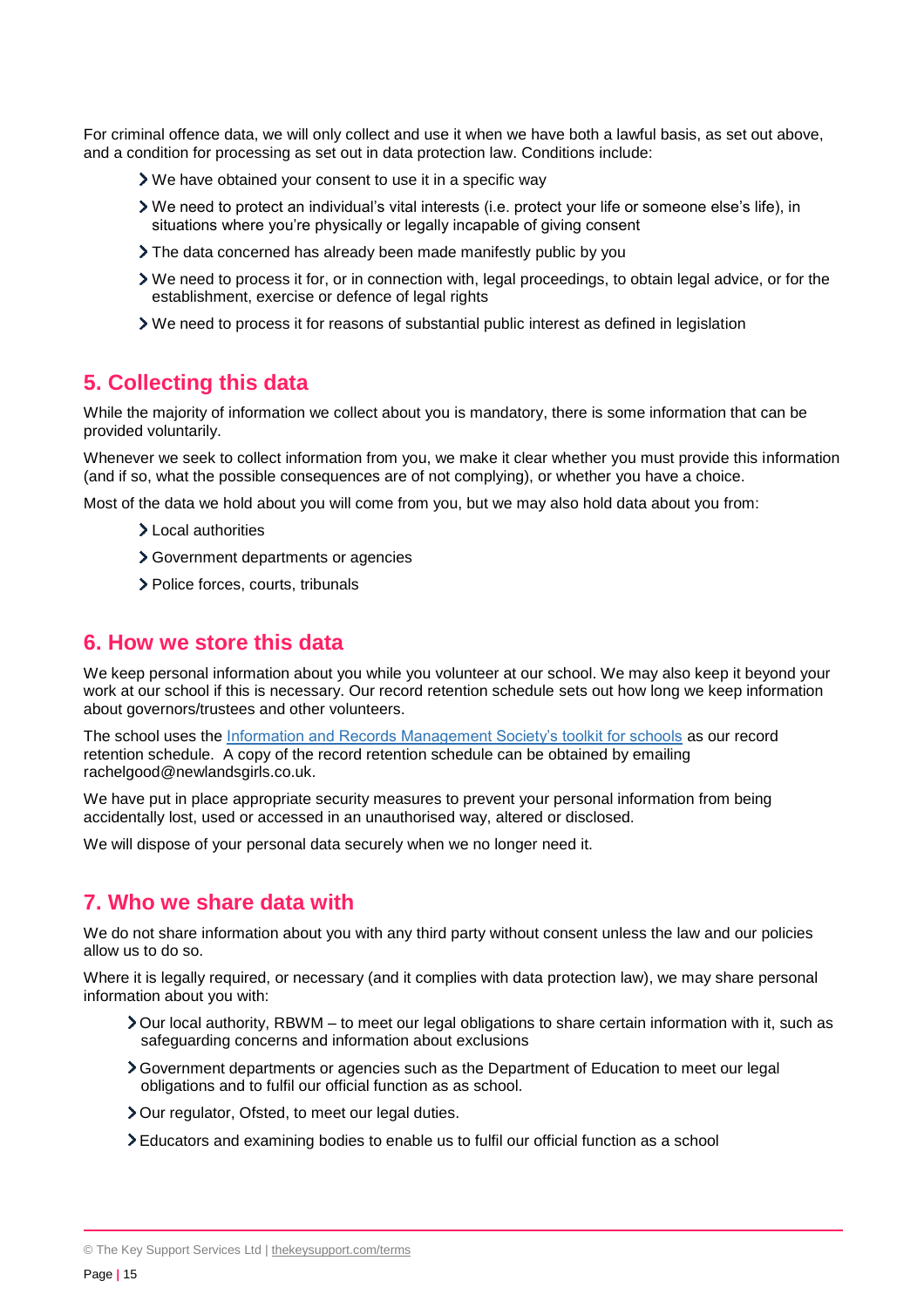- Suppliers and service providers eg. Accent Catering Services, PiXL so that we can provide the services we have contracted them for
- Financial organisations where permission has been given eg. epayment systems for catering and school trips
- Central and local government in order to fulfil our official function as a school
- > Our auditors in order to fulfil our legal obligations
- Health and social welfare organisations to fulfil our legal duties and ensure the vital interests o our pupils
- Professional advisers and consultants so that they can provide te services they have been contracted fo in the interests of the school
- Police forces, courts, tribunals in order to comply with our legal obligations

#### **7.1 Transferring data internationally**

We may share personal information about you with international third parties outside of the European Economic Area, where different data protection legislation applies eg. to facilitate international school trips.

Where we transfer your personal data to a country or territory outside the European Economic Area, we will do so in accordance with data protection law.

In cases where we have to set up safeguarding arrangements to complete this transfer, you can get a copy of these arrangements by contacting us.

#### **8. Your rights**

#### **8.1 How to access personal information that we hold about you**

You have a right to make a 'subject access request' to gain access to personal information that we hold about you.

If you make a subject access request, and if we do hold information about you, we will (subject to any exemptions that may apply):

- Give you a description of it
- Tell you why we are holding and processing it, and how long we will keep it for
- Explain where we got it from, if not from you
- > Tell you who it has been, or will be, shared with
- Let you know whether any automated decision-making is being applied to the data, and any consequences of this
- Give you a copy of the information in an intelligible form

You may also have the right for your personal information to be transmitted electronically to another organisation in certain circumstances.

If you would like to make a request, please contact us (see 'Contact us' below).

#### **8.2 Your other rights regarding your data**

Under data protection law, you have certain rights regarding how your personal data is used and kept safe. For example, you have the right to:

- Object to our use of your personal data
- > Prevent your data being used to send direct marketing

<sup>©</sup> The Key Support Services Ltd | [thekeysupport.com/terms](https://thekeysupport.com/terms-of-use)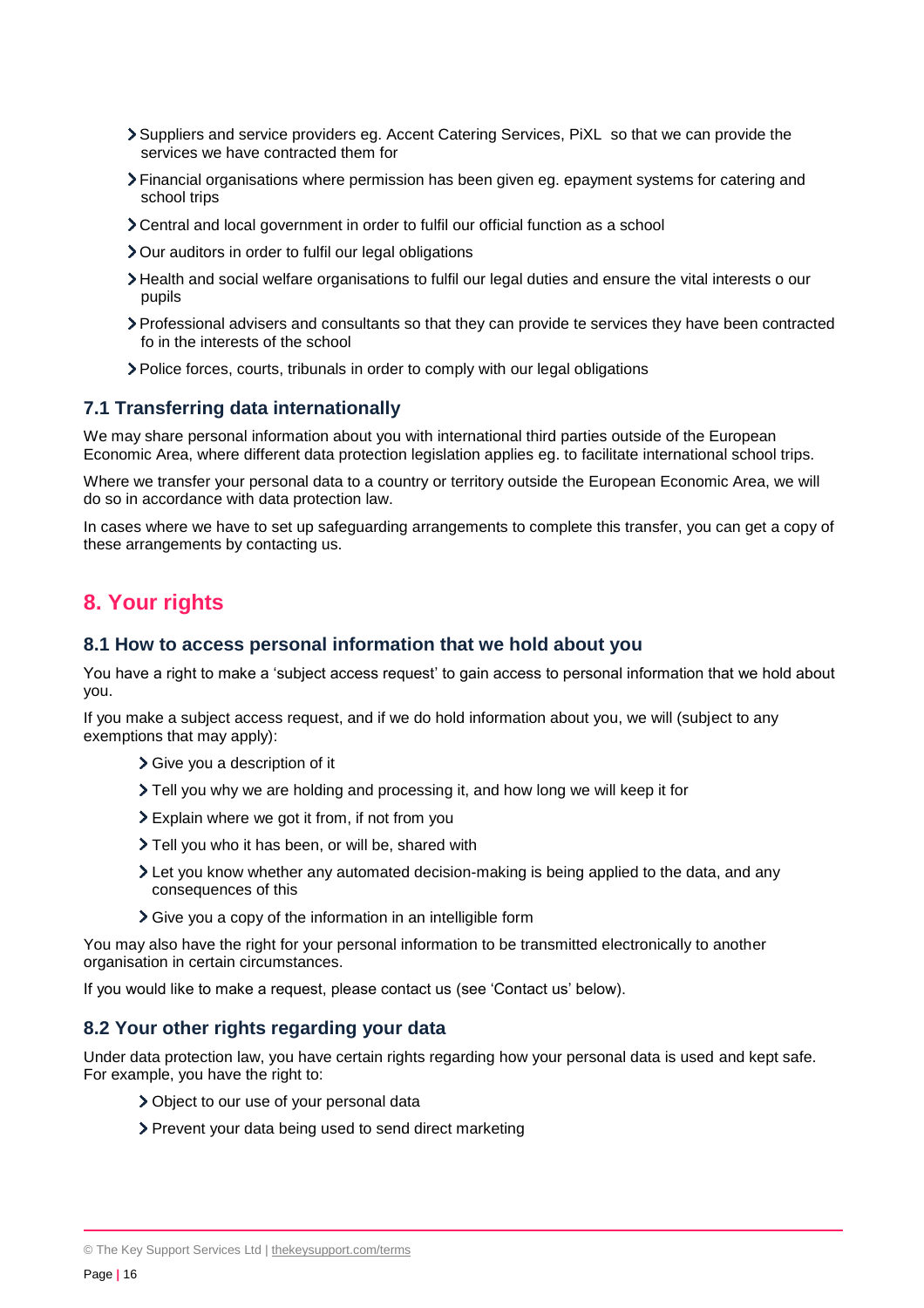- Object to and challenge the use of your personal data for decisions being taken by automated means (by a computer or machine, rather than by a person)
- In certain circumstances, have inaccurate personal data corrected
- In certain circumstances, have the personal data we hold about you deleted or destroyed, or restrict its processing
- In certain circumstances, be notified of a data breach
- Make a complaint to the Information Commissioner's Office
- Claim compensation for damages caused by a breach of the data protection regulations

To exercise any of these rights, please contact us (see 'Contact us' below).

#### **9. Complaints**

We take any complaints about our collection and use of personal information very seriously.

If you think that our collection or use of personal information is unfair, misleading or inappropriate, or have any other concern about our data processing, please raise this with us in the first instance.

Alternatively, you can make a complaint to the Information Commissioner's Office:

- Report a concern online at<https://ico.org.uk/make-a-complaint/>
- Call 0303 123 1113
- Or write to: Information Commissioner's Office, Wycliffe House, Water Lane, Wilmslow, Cheshire, SK9 5AF

## **10. Contact us**

If you have any questions, concerns or would like more information about anything mentioned in this privacy notice, please contact our **data protection officer**:

Our data protection officer is:

Turn It On Limited who can be contacted by email [dpo@turniton.co.uk](mailto:dpo@turniton.co.uk) or by phone 01865 597620 option 3.

However, our **data protection lead** has day-to-day responsibility for data protection issues in our school.

If you have any questions, concerns or would like more information about anything mentioned in this privacy notice, please contact them:

Rachel Good – email [rachelgood@newlandsgirls.co.uk](mailto:rachelgood@newlandsgirls.co.uk)